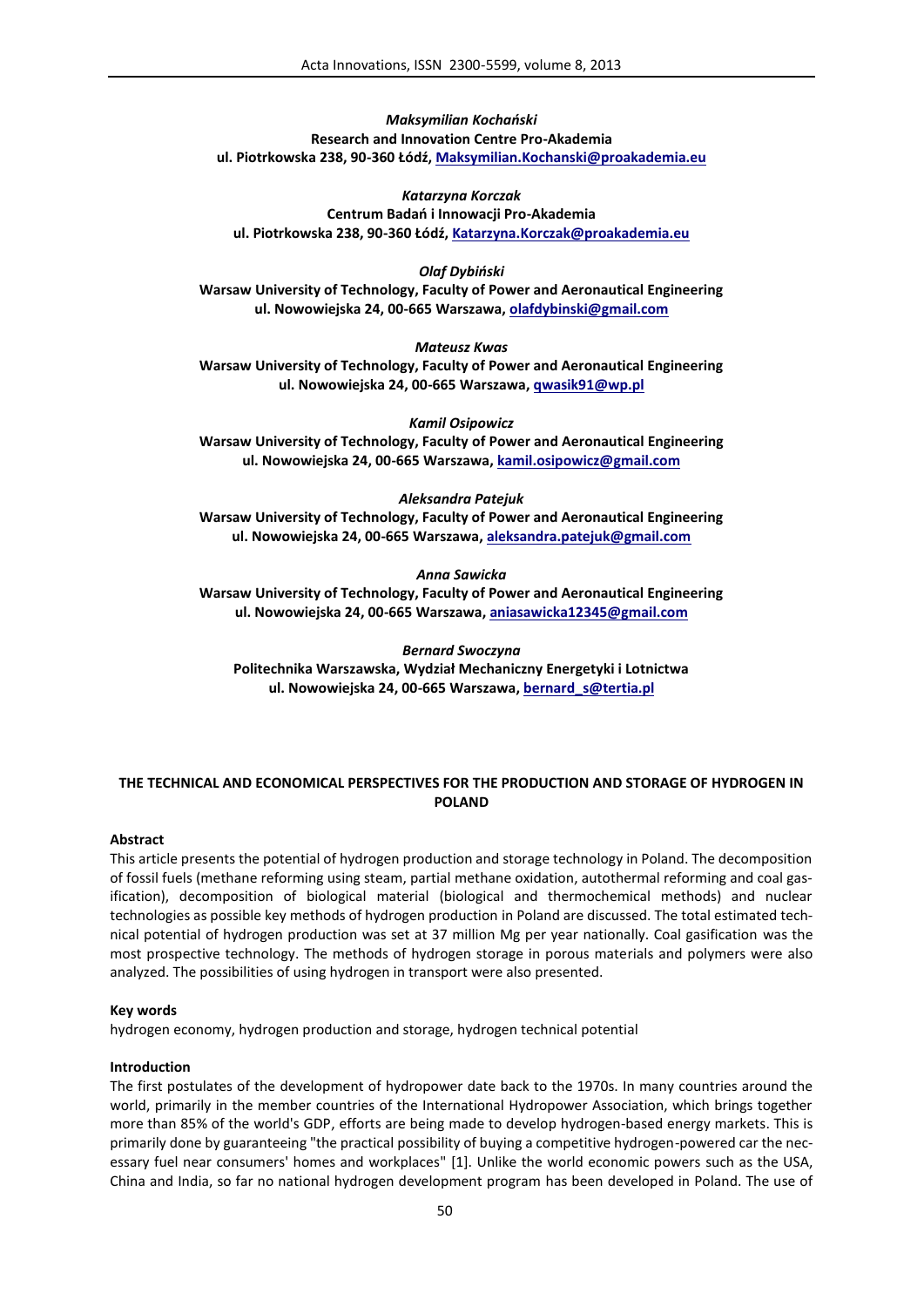hydrogen as a source of energy remains in the background of discussions on the future of the Polish power industry, which has been dominated by renewable, nuclear, and shale power plants in recent years. Despite this, considering the important advantages of hydrogen as a fuel of the future, such as cleanliness, versatility and high calorific value, the analysis of the possibilities for hydrogen production and storage remains an interesting area of the debate on the vision of the Polish power sector in the perspective after the year 2050.

Assuming the time of exhaustion of domestic coal reserves by 2150 and the natural gas reserves by 2050, the estimated technical potential of hydrogen production in Poland is about 37 mln Mg per year. The structure of the identified H<sub>2</sub> production sources (see: Fig. 1). Taking into account the long time horizon of energy investments, as well as the existing hydrogen production potential in Poland, it is worth starting the discussion on the technical and economic perspectives of hydrogen production and storage today.

### **Methods of hydrogen production**

The key technologies for hydrogen production now include decomposition of fossil fuels, decay of biological material, and nuclear technologies. In Poland, from the point of view of the concept of development of low-carbon economy, the anaerobic hydrogen production by decomposition of fossil fuels is characterized by the greatest technical potential.



Fig. 1. The estimated technical potential of hydrogen production in Poland (100% = 36.88 million Mg annually) *Source: the author's own study.*

### **Decomposition of fossil fuels**

At present, decomposition of fossil fuels is one of the main sources of hydrogen. It is estimated that 98% of the total annual hydrogen production in the world is generated this way (about 0.1 Gtons) [2]. The main area of application of this process are oil refineries and plants producing ammonia and methanol [3].

The most popular and most cost-effective method of producing hydrogen from fossil fuels is Steam Methane Reforming (SMR), which converts methane in ceramic tubes at a temperature of 700-1100 °C with a catalyst, such as nickel, following the reaction:

$$
CH_4 + H_2O \rightarrow CO + 3 H_2 \qquad (1)
$$

In the technological process, after the SMR, there is the Water-GasShift (WGS), following the reaction:

$$
CO + H2O \rightarrow CO2 + H2 (2)
$$

Separation of hydrogen produced from carbon dioxide is most commonly performed through Pressure Swing Adsorption (PSA). The final result of steam reform is hydrogen that is pure enough to use for fuel cells or ammonia production, and carbon dioxide for industrial use. The first reaction (water gas production) is strongly endothermic (it absorbs 206 kJ/mol), and the second reaction is exothermic (it releases 41 kJ/mol). The final energy balance is negative (165 kJ/mol). With perfect efficiency, producing 1 kg of hydrogen (containing 142 MJ of energy) requires the supply of 82.5 MJ of energy from the outside [4].

Another way of producing hydrogen is the partial oxidation of methane (Catalytic Partial Oxidation, or CPO), which runs under high pressure and temperature [5], in the presence of metallic catalysts (mostly nickel), following the reaction:

$$
CH_4 + 0.5 O_2 \rightarrow CO + 2 H_2
$$
 (3)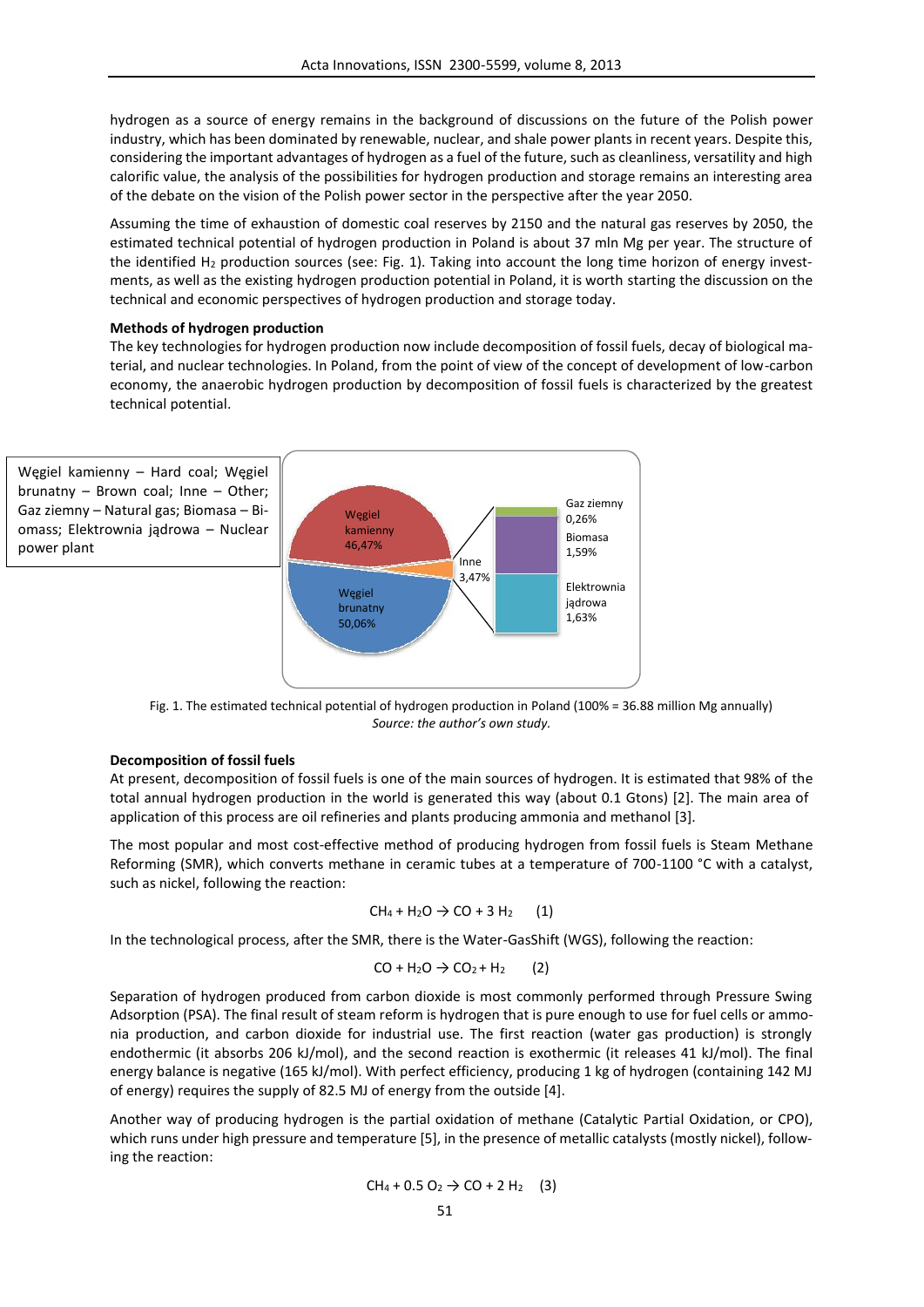As in the case of methane reforming using water vapor in the hydrogen production process, the CPO is followed by the Water-Gas Shift (WGS), following the reaction (2), and then pressure swing adsorption.

In turn, Auto-Thermal Reforming (ATR) is a combined reaction of hydrocarbon fuel with water vapor (1) and oxygen (3) under thermal equilibrium conditions.

From the point of view of the Polish fuel system, the key process to produce hydrogen can be the coal gasification process, in which the primary product is syngas, resulting from the reaction:

$$
C + H_2O \rightarrow CO + H_2 \qquad (4)
$$

Particularly interesting from Poland's perspective are the research works on unconventional technologies for obtaining hydrogen from coal, and its conversion into gas directly in the deposit, along with the recovery of a part of the heat [6]. The gas produced during underground coal gasification is suitable for incineration in gas turbines of much higher efficiency than in conventional coal-fired power plants, while the ash mostly stays underground, which eliminates the problems with its transport and disposal. It is expected that in the case of the widespread use of underground coal gasification, the gas from this source, including hydrogen and carbon monoxide, will become one of the world's major energy sources.

The data included in Table 1 shows that the efficiency of hydrogen production from decomposition of fossil fuels ranges from 63% to 83% and is higher than the efficiency of other possible ways of producing hydrogen. Reforming methane using water vapor, partial methane oxidation and coal gasification are also characterized by higher economic efficiency than other technologies.

|                                  | Technology                                      | Efficiency | Price of 1 kg<br>of hydrogen<br>[\$] |
|----------------------------------|-------------------------------------------------|------------|--------------------------------------|
| Decomposition of<br>fossil fuels | Methane<br>Steam<br>Reforming (SMR)             | 83%        | 0.75                                 |
|                                  | Catalytic Partial<br>Oxidation (CPO)            | 70-80%     | 0.98                                 |
|                                  | Autothermal Re-<br>forming (ATR)                | 71-74%     | 1.93                                 |
|                                  | Carbon gasifica-<br>tion                        | 63%        | 0.92                                 |
| Other processes                  | Direct gasification<br>of biomass               | 40-50%     | 1.21                                 |
|                                  | Electrolysis pow-<br>ered by nuclear<br>fission | 45-55%     | 1.95                                 |
|                                  | PV cell-powered<br>water electrolysis           | 10-14%     | 4.98                                 |

Table 1. Efficiency and cost of hydrogen production using different technologies

*Source: own study based on [7]*

The basic advantages of the technical processes of hydrogen production through the decomposition of fossil fuels include the possibility of easier storage of energy carriers than in the storage of pure hydrogen. This may allow for the development of a hydrogen-based vehicle technology with a mobile fossil fuel reforming system that will replace high-pressure hydrogen tanks with lower thermodynamic capacity, such as those containing liquid ethanol [8].

One of the most important disadvantages of the processes of hydrogen production through the decomposition of fossil fuels is its emissivity. The pursuit of large-scale use of SMR, CPO or ATR, while reducing greenhouse gas emissions, would be inseparable from the need for CO<sub>2</sub> capture and sequestration technologies. Another problem is the limited resources of fossil fuels on which the analyzed technologies are based. An interesting alternative may be the production of hydrogen from biogas in the process of oxyreforming [9].

The possibilities of hydrogen production from fossil fuels in Poland are primarily related to existing coal reserves, estimated at 29,814.7 million Mg of hard coal and 40,148.6 million Mg of brown coal [10]. Assuming a content of 75% of elemental coal in hard coal and 60% in brown coal, and assuming 63% of gasification efficiency, the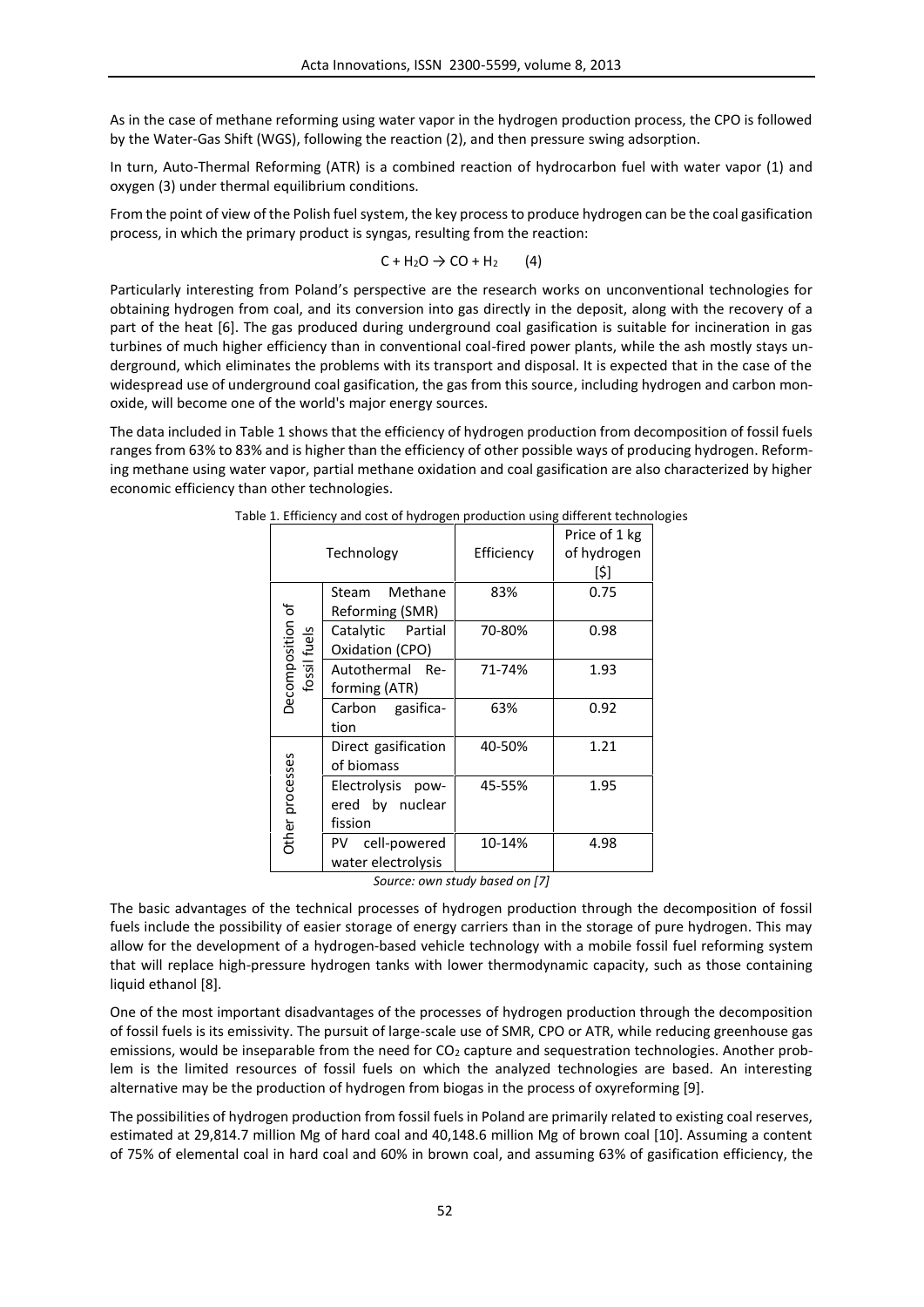maximum amount of hydrogen to be obtained is 4,877.2 million Mg, which corresponds to about 50 times the current annual hydrogen production worldwide.

Much less hydrogen can be produced from Polish natural gas, the documented reserves of which amount to 98 billion m<sup>3</sup>, remaining at the disposal of Polskie Górnictwo Naftowe i Gazownictwo SA (Polish Oil and Gas Company) [11]. In addition to the domestic gas extraction, an important source of methane in Poland is its release in coal mines, the industrial resources of which are estimated at 5.6 billion  $m^3$  [12]. Assuming a content of 90% of methane in natural gas and assuming 83% efficiency of steam reforming, the maximum amount of hydrogen to be obtained is 3.4825 million Mg, equivalent to about 3% of the world's current hydrogen production.

#### **Nuclear technologies**

The technology of producing hydrogen by atomic means is a mature technology, used since the middle of last century in many countries of the world. Nuclear reactor development research has received widespread support from the industry and national governments. Significant research into hydrogen production using nuclear energy is funded by the US Department of Energy under the Nuclear Hydrogen Initiative Program [13]. The program's goal is to build and launch a commercial hydrogen production system by 2019.

Nuclear power plants can meet the demand for electricity at the base load for the industrial, service and residential sectors. To be able to recycle nuclear energy in transport and other sectors, it must be converted to a suitable non-carbon carrier, such as hydrogen. Currently, research is being carried out on a variety of methods of producing hydrogen from nuclear energy. Figure 2 shows a division into three classes depending on the range of reactor temperatures for low, medium and high temperatures. Among the methods of hydrogen production using nuclear reactors, we distinguish four basic ones: direct radiolysis of water using nuclear radiation, a combination of a conventional nuclear reactor with a low temperature electrolyzer, a combination of a medium and a high temperature nuclear reactor with a high temperature electrolyzer, and a combination of a high temperature reactor with various thermochemical water splitting cycles. Because of the low efficiency of subsequent processes of converting heat energy into a final product that is hydrogen, electrolysis is not profitable in large scale use. Therefore, research has begun on the direct use of the thermal energy produced in nuclear processes, analyzing thermochemical water splitting, as well as sulfur-iodine, calcium-bromine and sulfur hybrid cycles. High temperature steam electrolysis, the efficiency of which is greater than that of a conventional one [14], is of great importance.



Fig. 2. Methods of using nuclear energy to produce hydrogen *Source: own study based on [15]*

Markings in figure 2: LT – low temperature, and the state of the state of the state of the state of the state of the state of the state of the state of the state of the state of the state of the state of the state of the state of the state of t TCC – thermochemical cycle,  $LWR$  – light-water reactor, ALWT – advanced light-water reactor, LFR – light-water reactor, ALWT – advanced light-water, LFR – lead-cooled fast reactor,

HT – high temperature, ETCC – hybrid electro-thermochemical cycle,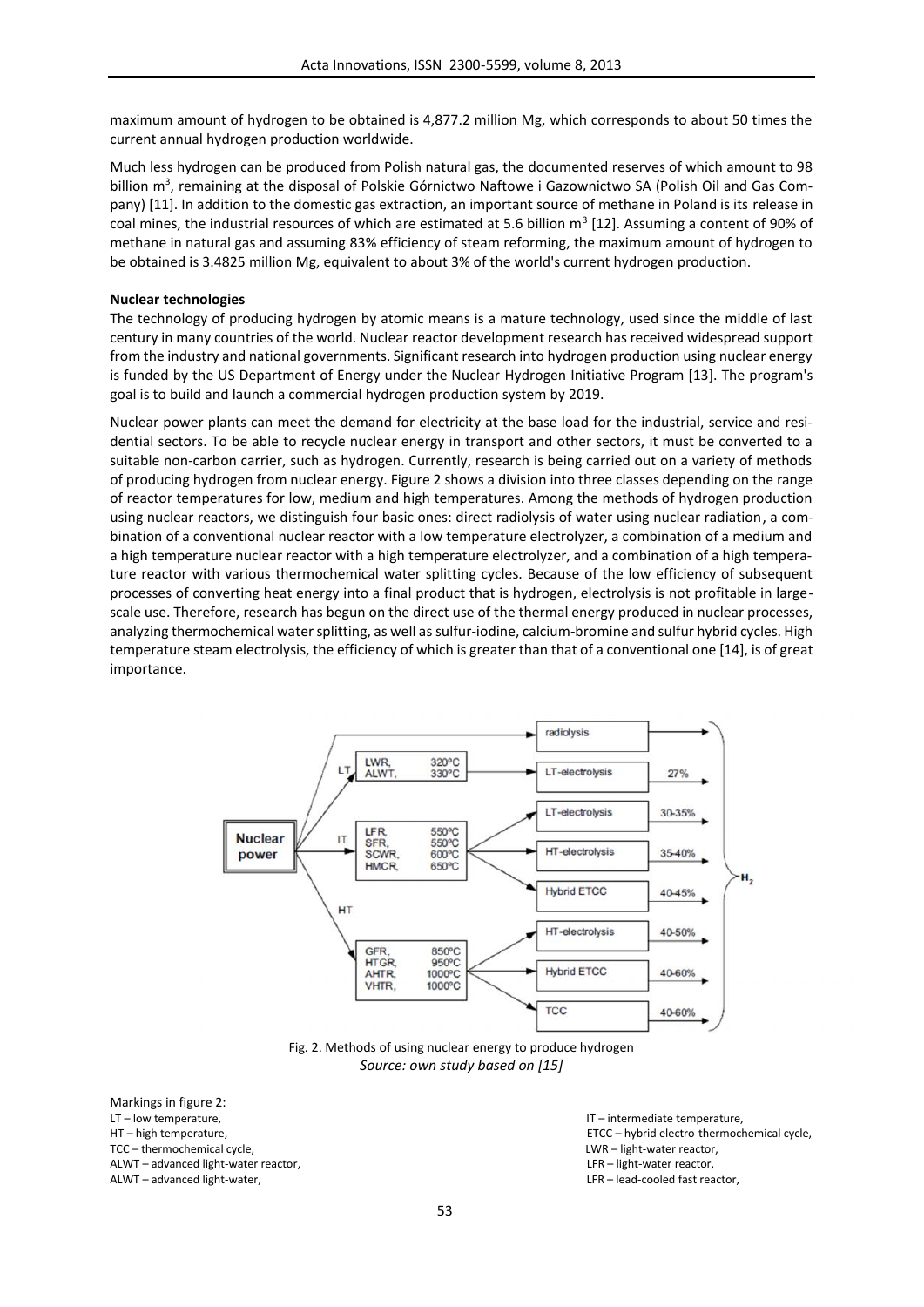SFR – sodium-cooled fast reactor, GFR – gas-cooled fast reactor, SCWR – supercritical water-cooled reactor, HMCR – heavy metal cooled reactor, HTGR – high temperature graphite reactor, and the molten salt-cooled reactor, MSR – molten salt-cooled reactor,

VHTR – very high-temperature reactor.

Previous studies have shown that there are 200 possible thermochemical cycles, but only some of them have gone beyond theoretical considerations. S-I cycles and sulfur hybrid cycles have been studied in many countries, including Japan, USA, France and Italy [16]. Canada, South Korea, China and South Africa also have active programs to produce hydrogen by atomic means. Apart from the two primary ones, the coordinators from Nuclear Hydrogen Initiative have described the following cycles as the most promising ones: Cu-Cl, Fe-Cl, Ce-Cl, Fe-Cl, V- Cl, Cu-SO<sup>4</sup> and hybrid-chlorine. Most of these cycles require temperatures higher than 800 ºC. Such temperature ranges are only available in reactors of the fourth generation, which are not widely available for the time being due to material and design challenges. The Cu-Cl cycle has the advantage over the other ones in that it requires a temperature of 530 ºC and lower. As a result, it can be combined with ultra-super-critical thermal stations and SCWR (Super-Critical Water Reactor) fourth generation generators.

The greatest emphasis is put on the development of the fourth-generation reactors in terms of cost, reliability and safety. Of the nearly 100 different concepts of this type of reactor, six have gained priority in research: VHTR (very-high temperature range, 1000 ºC, efficiency 50%), SCWR (supercritical water reactor, 400-600 ºC, efficiency 38-45%), GFR (fast gas-cooled reactor (850 ºC, efficiency 48%), HMCR SCR (fast sodium-cooled reactor (550 ºC, unspecified efficiency), MSR (molten salt-cooled reactor, 700-850 ºC, efficiency 44-50%). These reactors are designed to operate at much higher temperatures than conventional light-water reactors, resulting in higher efficiency of converting heat into electrical energy. In 2002, the Department of Energy planned to improve their technology by 2025 [17]. In a broader perspective, the planned target seems unattainable in the assumed time horizon.

Assuming that the amount of hydrogen that can be obtained from a 3,000 MW nuclear power plant and the working time of 8,000 hours per year will be similar to that of existing installations in Japan [18], the maximum hydrogen mass obtained using the nuclear method will amount to approximately 0.6 million tons, which would account for about 0.6% of current annual H<sup>2</sup> production in the world.

### **Radiolysis and conventional and high temperature electrolysis**

Under the influence of ionizing  $\alpha$ ,  $\beta$ , and  $\gamma$  radiation, dissociation of water takes place into atoms of hydrogen (H +) and oxygen-containing components, such as the hydroxyl group (OH\*), ozone (O<sub>3</sub>) hydrogen peroxide H<sub>2</sub>O<sub>2.</sub> These components, after the sequence of intermediate reactions, are converted to oxygen and hydrogen. This method has attracted interest among researchers because of the potentially wide-ranging access to radioactive waste energy from nuclear reactors. Although water splitting through radiolysis has several advantages over other indirect methods of hydrogen production, it is still a technology with limited application possibilities not only in Poland but also in the world.

The implementation of hydrogen production methods as a result of the combination with a conventional low temperature electrolytic cell is possible, inter alia, in modern LWR light-water reactors. Russian scientists Ryazantsev and Chabak have proposed using electricity produced outside the peak of nuclear reactors and conventional electrolysis for this purpose [19]. During the dips in electricity demand, the overproduction of energy can be used to produce hydrogen. According to the results of their research, a small installation with a capacity of 30 MW and a production power of 14,500 kg of hydrogen per day can be located near a working nuclear power plant. Over time, it will be possible to increase the power to 300 MW. In the example installation, it is possible to produce 8,000 t hydrogen per year using waste energy. The results of this analysis indicate that without building new nuclear units, hydrogen can be efficiently produced using the off-peak power surplus of the working units.

High temperature electrolysis is potentially more effective than traditional low temperature electrolysis, primarily because of the better kinetics of the reaction and the reduction of over-potential at the anode and cathode [15]. The conceptual design of the HTE high temperature electrolysis cycle was presented by a researcher from General Atomics in San Diego, M. Richards, who recommended the MHR (Modular Helium Reactor) as a source of heat and power. This reactor operates at a temperature up to 850 °C, which is 500 °C higher than the current operating temperature of light-water reactors. Higher temperatures allow for higher thermal efficiency in conventional electricity generation and provide the temperature required for high temperature electrolysis [20]. In the HTE installation model, a 600 MW MHR reactor was used, helium-cooled, which propels the gas turbine and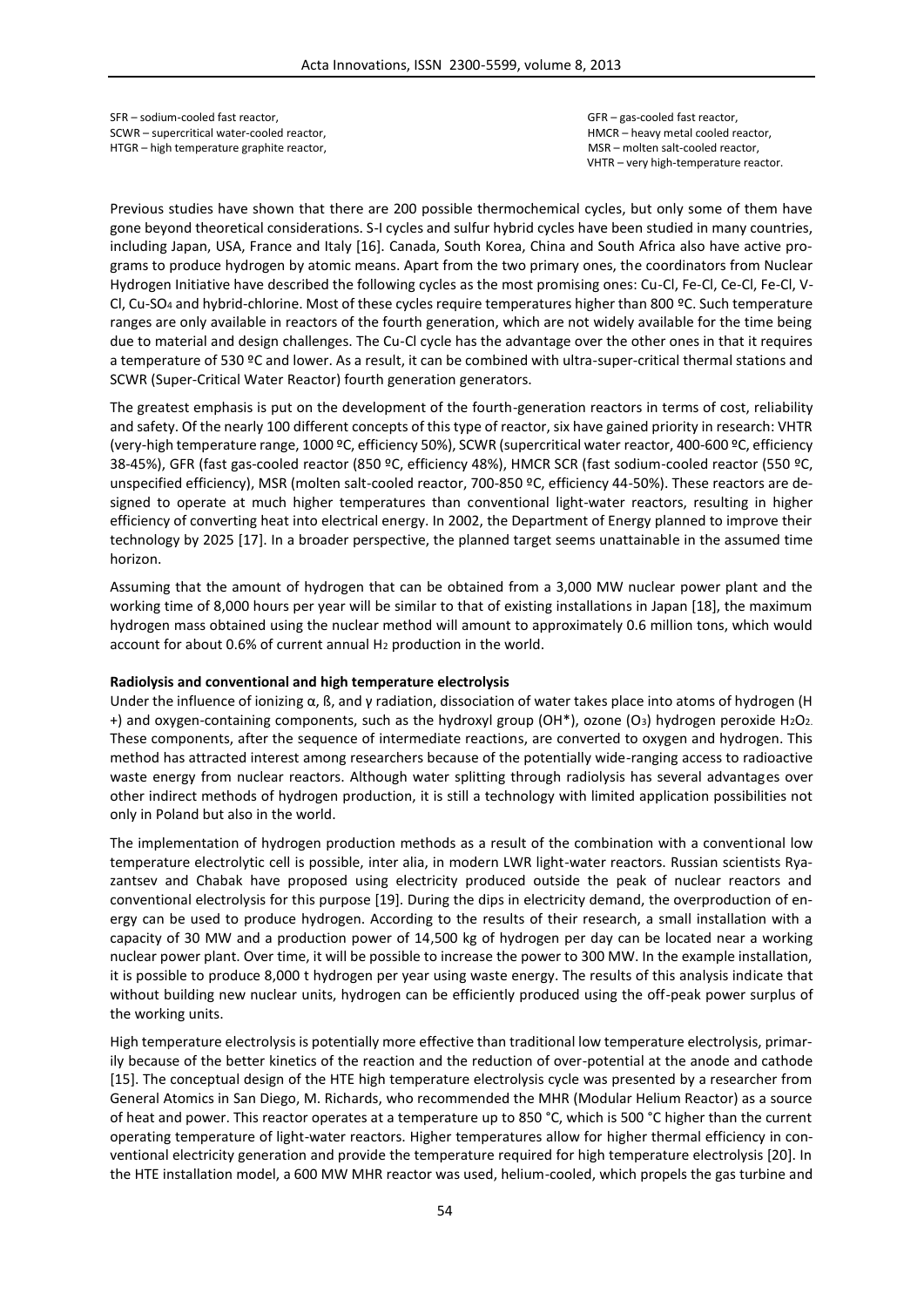generates electrical power with an efficiency of 48-52% [20]. In the high temperature electrolysis process, nearly 11% of the heat output is used to generate superheated steam, and the rest to generate electricity for Solid- Oxide Electrolysis Cells modules. The total estimated efficiency of the installation is 55%, based on the heat of hydrogen combustion [21]. Considering, however, the relatively low peak power surplus over the electricity demand in the KSE, conventional electrolysis does not seem to be the optimal technology for hydrogen production in Poland.

## **Thermochemical processes**

Thermochemical decomposition of water is an emerging technology for large scale hydrogen production. In the second cycle, with the use of two chemical compounds, the water is separated into hydrogen and oxygen by a sequence of thermal and chemical processes, without discharging any impurities into the atmosphere [22]. Thermochemical cracking is a complex process in which water is separated into hydrogen and oxygen using heat energy. The most efficient is the sulfur-iodine (SI) process, carried out using waste heat from a nuclear power plant [22]. Schulz's conceptual design is based on four MHR (Modular Helium Reactor) reactors with a total heat output of 2,400 MW, which produces 800,000 kg of hydrogen per day in the S-I process. The process begins with decomposition of sulfuric acid at a high temperature. Then the acid hydrates with water. In the Bunsen reaction, sulfuric acid and hydrogen iodide are formed when heat is generated below 120 °C. Sodium is recycled so it can be used repeatedly. Hydrogen is produced by splitting hydrogen iodide into hydrogen and iodine at 300 °C. Hydrogen is produced with a total efficiency of 45% relative to the hydrogen combustion heat [20].

The Cu-Cl thermochemical cycle is also worth mentioning. Its advantage over the other ones is the lower operating temperatures mentioned in the introduction, the possibility of utilizing low temperature waste heat to achieve higher efficiency and the potentially lower cost of construction materials. Another advantage is the relatively low voltage required at the electrochemical stage, the commonly known chemical agents and no side reactions. The overall efficiency of the Cu-Cl cycle is much higher than the conventional electrolysis of water in the thermal power stations, as heat is used directly for hydrogen production, not indirectly through the production of electricity and then hydrogen. Aspen Plus simulations of the Cu-Cl cycle indicated an efficiency of up to 54% [22]. Although the value 43% is more realistic, still the performance of this technology is significant, exceeding by more than 1/3 the value of the energy conversion efficiency using electrolysis.

Nuclear energy is seen by many as a future carbon-free energy source and one that can potentially address climate change [23]. It should be noted, however, that the  $CO<sub>2</sub>$  emission, amounting to about 24.2 g / kWh, although negligible, crops up during the considerations of the fuel supply to nuclear power plants [23]. This is a negligible value compared to traditional fossil fuel-based thermal stations (600-951 g / kWh), but it increases exponentially with the decrease in uranium content in the ore [24]. As in the case of fossil fuels, nuclear fuel is non-renewable, but its resources are much higher than other resources like coal.

### **Decomposition of biological material**

Basing the production of hydrogen on fossil fuels such as crude oil or natural gas will increase Poland's dependence on foreign supplies. Improved energy security can be provided by biomass and organic waste processing technologies. These raw materials are generally available, and waste management is currently an important trend for the development of power engineering.

Biomass is widely used in the world as fuel. Its resources cover 9 to 13% of the world's energy demand [25]. In Poland, 30 million tons of biomass are produced annually [26]. In 2010, the technical potential for energy applications amounted to 13 million tons, and by 2020 it will increase to 18.5 million tons [27]. It is considered that biomass combustion does not produce CO<sub>2</sub> emissions, but emissions of other pollutants: i.a. SO<sub>2</sub>, NO<sub>x</sub> and dust cannot be ignored. Obtaining hydrogen from biomass and the subsequent use of this fuel for energy purposes only involves CO<sup>2</sup> (in the production process) and steam emissions. Hydrogen is therefore a fuel with little environmental impact. There are two groups of methods of production of hydrogen from bio-mass: thermochemical and biological. The thermochemical methods are pyrolysis and gasification. Among the biological methods, we can distinguish direct photolysis, indirect photolysis, bacterial fermentation and photofermentation.

## **Biological methods**

One of the basic biological methods for obtaining hydrogen from biomass is biofotolysis, which consists in the photosynthetic production of hydrogen from water, as observed in microscopic algae. Examples are *Chlamydomonasreinhardtii, Chlorella fusca, Scenedesmusobliquus*. The only substrate is water, and the reaction requires light as a source of energy:

2 H<sub>2</sub> O light energy 2 H<sub>2</sub> + O<sub>2</sub> (5)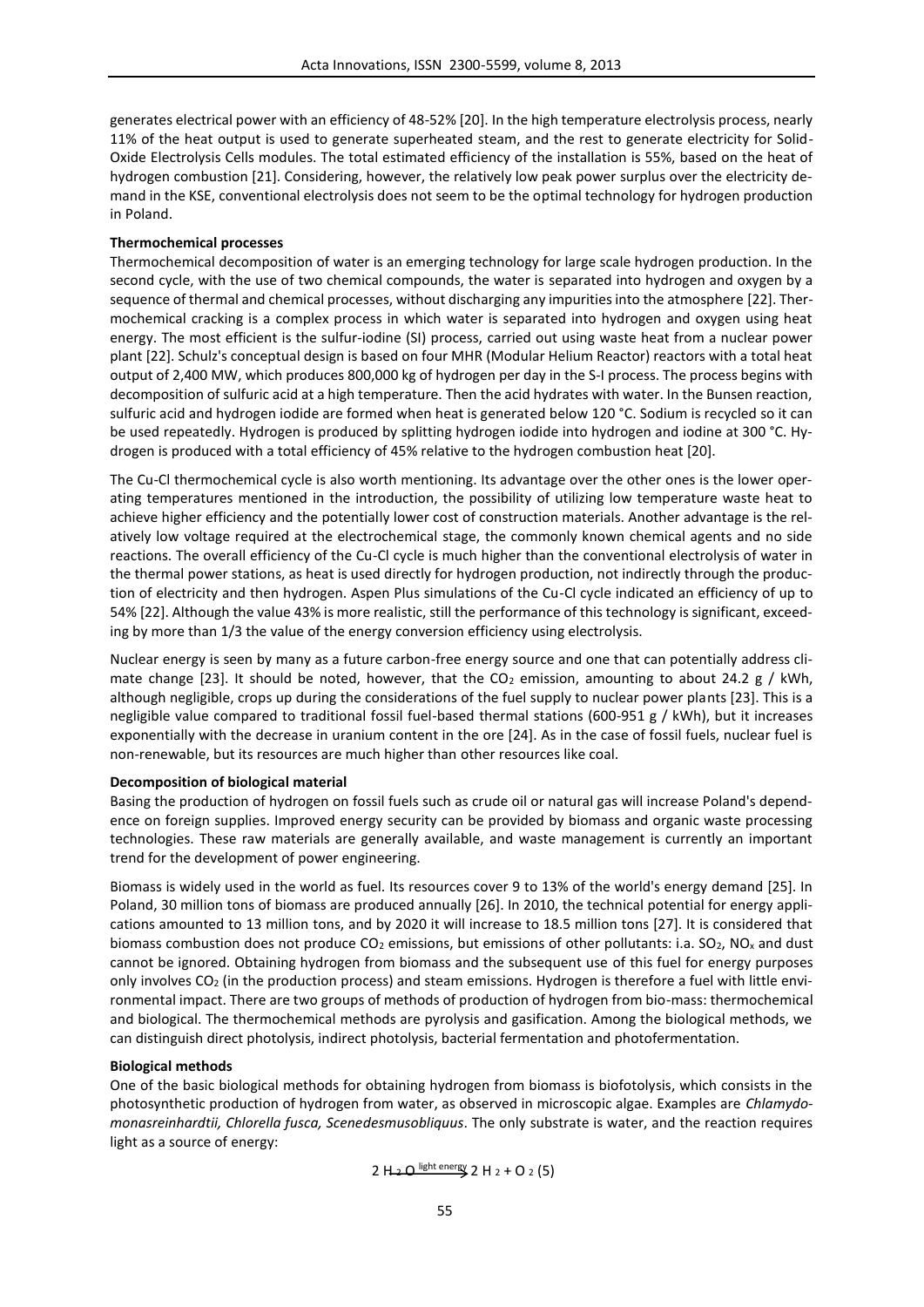In this case, the formation of an anaerobic environment for the incubation of algae, lasting from a few minutes to several hours, with an oxygen content of less than 0.1% is the condition required for obtaining hydrogen [28]. It is only in such conditions that they induce hydrogenases, the proteins responsible for the direct production of hydrogen. This is accomplished by grading the process. Firstly, oxygen and plastochinol are obtained, which then releases hydrogen under the influence of hydrogenases. In the presence of oxygen, hydrogen reduces CO2. To do this, it is necessary to place the culture in an environment with little sulfur content. Biofotolysis can also take place indirectly. Cyanobacteria are used in this process. This is a two-stage process, requiring, apart from water and light,  $CO_2$  and  $N_2$  from air and mineral salts. The first stage is the formation of carbohydrates from carbon dioxide by photosynthesis, following the equation:

12 H<sub>2</sub>O + 6 CO<sub>2</sub>  $\rightarrow$  C<sub>6</sub>H<sub>12</sub>O<sub>6</sub> + 6 O<sub>2</sub> (6)

Then nitrogenase and two hydrogenases contribute to the production of hydrogen. It is important here to reduce nitrogen to ammonia while simultaneously releasing hydrogen. The production of hydrogen takes place in the fermentation process, taking place in the presence of cyanobacteria (e.g. *Cyanobacteriumgloeocapsaalpicola, Cyanobacteriumanabaenavariabilis*), following the reaction:

$$
C_6H_{12}O_6 + 12 H_2O \rightarrow 12 H_2 + 6 CO_2 \qquad (7)
$$

The advantage of biophotolysis-based methods is the negligible contribution of substrates. This may be another method of converting solar energy, alongside the generation of electricity in photovoltaic cells and heat in collectors. However, these methods are not efficient enough.

The second biological method of obtaining hydrogen from biomass is bacterial fermentation, which results from the anaerobic respiration carried out by some bacteria. The reaction products are hydrogen and carbon dioxide. Hydrogen production with this method is particularly promising due to the substrates of the reaction and the production efficiency. The substrates can be biofuel waste (glycerol), as well as substances containing glucose or other simple sugars. The maximum theoretical capacity of glucose fermentation is 12 mols of hydrogen per one mole of glucose, pursuant to the equation [29]:

$$
C_6H_{12}O_6 + 6H_2O \rightarrow 12H_2 + 6CO_2
$$
 (8)

The glycerol processing capacity oscillates around 0.49 dm<sup>3</sup>H<sub>2</sub>/g<sub>glycerol</sub> [30]. The rate of such process is 10.6 m<sup>3</sup> H<sub>2</sub>/m<sup>3</sup> of the medium\*d, and in the case of sucrose fermentation, it even reaches up to 14.1 m<sup>3</sup>/m<sup>3</sup>\*d [31]. These processes do not require high temperatures - it is the range 25-80 °C, depending on the type of fermentation. Temperatures of around 100 °C are only required in the short term to eliminate acetogenic bacteria that contribute to the production of acetic acid from hydrogen, and carbon dioxide. This procedure improves the efficiency of the process. Hydrogen production is carried out in bioreactors containing a microbial culture and with feed applied cyclically. The organisms used for hydrogen fermentation can be obtained even from anaerobic sludge from sewage treatment plants, after prior elimination of methanogens. The main research is currently focused on improving the efficiency of hydrogen production so that it can obtain a solid economic justification. One way to increase the efficiency of this process is to extend it with a subsequent step - photofermentation, using unnecessary reaction products.

The bacteria that participate in the photofermentation process are green and purple sulfur bacteria and green and purple non-sulfur bacteria. Compared to plant photosynthesis, bacterial photosynthesis does not lead to oxygen production and substrates include CO or organic acids and alcohols (fermentation products). Photofermentation can be a cost-effective complementation to fermentation, and under optimum conditions it is possible to achieve a maximum yield of 12 moles of H<sub>2</sub> per 1 mole of glucose.

The energy input in the biological methods is solar energy and heat with temperatures slightly above 100 °C. The temperatures required by these technologies may be provided, for example, by geothermal energy.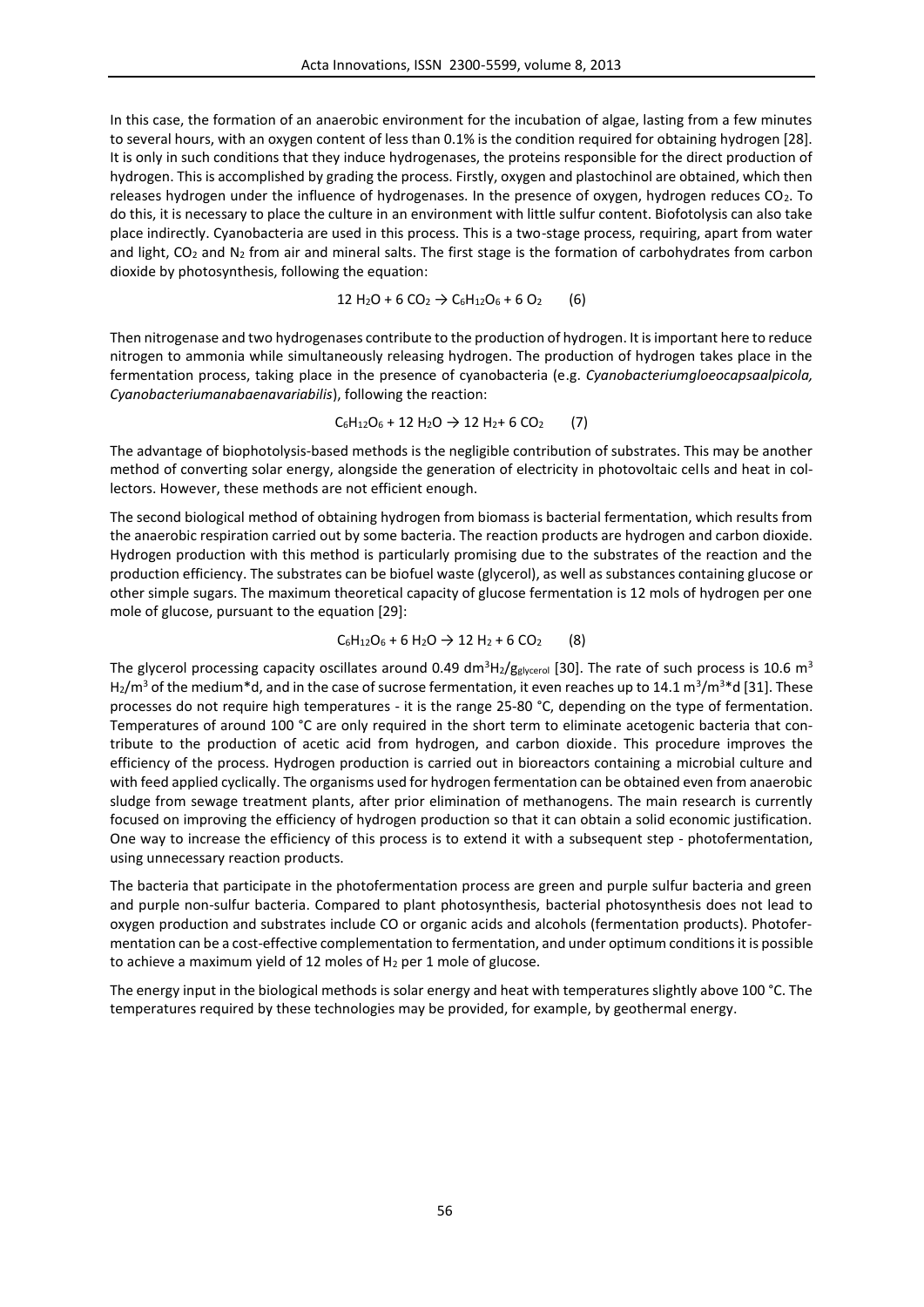## **Thermochemical methods**

Pyrolysis consists in heating biomass up to the temperature of 650-800 K under the pressure of 0.1-0.5 MPa in anaerobic conditions [28]. The products of this process are charcoal, coal, tar, acetone, acetic acid and the gases: hydrogen, methane, carbon monoxide and carbon dioxide. Catalysts are required for the reaction. For this purpose, one utilizes nickel compounds, Y type zeolites and potassium, calcium and sodium carbonates. The reaction follows the equation:

$$
biomass + heat \rightarrow H_2 + CO + CH_4 + other (9)
$$

Methane is then reformed with steam to carbon monoxide and hydrogen form:

$$
CH_4 + H_2O \rightarrow CO + 3 H_2
$$
 (10)

Carbon monoxide further provides as a substrate for the conversion of aqueous gas to provide an even greater hydrogen yield:

$$
CO + H2O \rightarrow CO2 + H2 (11)
$$

Another thermochemical method is gasification, a process in which biomass particles are partially oxidized, resulting in gas and charcoal. Charcoal is then reduced to gaseous form: hydrogen, carbon monoxide, carbon dioxide and methane. The reactions follow the equation:

Biomass + heat + steam 
$$
\rightarrow
$$
 H<sub>2</sub> + CO + CO<sub>2</sub> + CH<sub>4</sub> + hydrocarbons + charcoal (12)

The process occurs at a temperature of 975-1225 K and at atmospheric pressure [32]. The process efficiency is 40-50% vol [33]. The limitation for the gasification process is the moisture content of the biomass. The moisture content cannot be higher than 35% [28]. When this condition is not met, it is possible to conduct the process in supercritical conditions, such as using water with a temperature above 647 K and a pressure of 22 MPa.

At present, only laboratory tests on thermochemical methods (e.g. at National Renewable Energy Laboratory US DOE) are being conducted. It is anticipated that in the future, large-scale production of hydrogen from biomass using thermochemical methods will be possible.

Studies have shown that the maximum yield of hydrogen from biomass in the gasification process is 45.16 g H<sub>2</sub>/ kg of biomass [34]. This will vary depending on the type of biomass, but due to the low mass percentage of elemental hydrogen in the different types of biomass, the difference will be negligible. Utilizing the entire technical potential of biomass for power generation in Poland, it is possible to obtain  $5.87*10<sup>8</sup>$  kg of hydrogen per year, which is 0.59% of the current global annual production of this fuel. With the increase in the biomass production potential, it is possible to reach the level of 0.84% in 2020.

## **Methods of hydrogen storage**

Due to the very low hydrogen density compared to other energy carriers, and at the same time the highest combustion heat per kilogram of mass, a storage method is needed that would gather the largest mass (number of particles) of hydrogen in the smallest volume of space. For example, in a liquid hydrogen tank, the liquid density is 0.07 kg/l, and in the fly state at a pressure of 700 bar it is only 0.03 kg/l, whereas the density of gasoline is about 0.7 kg/l.

One of the basic parameters associated with energy storage is its accumulable repository. In this respect, hydrogen as a fuel with very low density loses the match against the currently popular gasoline (see: Fig. 3) [34].

Gęstość objętościowa wodoru – Volumetric density of hydrogen; Gęstość masowa wodoru – Mass density of hydrogen



Fig. 3. Hydrogen storage density graph *Source: own study based on [34]*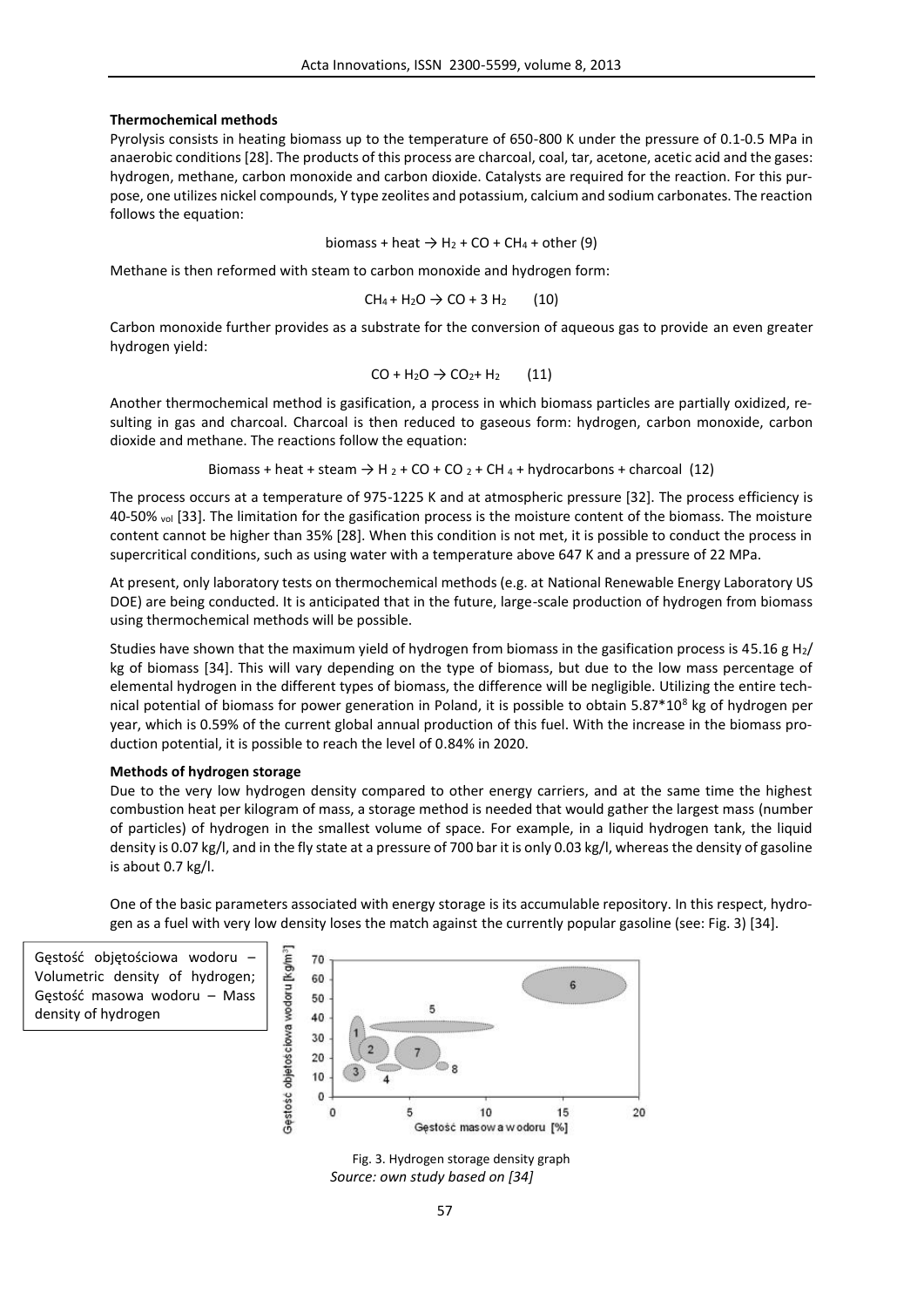Markings in figure 3:

1. metal hydrides, 5. hydrogen compressed in cryogenic containers,

- 2. microbeads, 6. liquid hydrogen in super insulated tanks,
- 3. hydrogen compressed in metal containers, 7. hydrogen adsorbed under cryogenic conditions,
- 4. hydrogen compressed in composite containers, 8. composite beads.

The safety and density of the stored energy are critical issues associated with traditional hydrogen storage methods in the form of compressed gas up to a pressure of 150-800 bar or a liquid with a temperature of less than 20 K [35]. The solution to the problems signaled is envisaged in the use of hydrogen accumulating materials. Storage can take place in two ways. First, following the principle of chemical absorption, when hydrogen is stored on the surface of metals and their alloys, intermetallic compounds, borohydrides, nitrides, or amides. Second, following the principle of physical sorption, which involves the adsorption of hydrogen molecules into porous materials, on their surface and in the crevices in their structure.

### **Porous materials**

Porous materials include all kinds of coal allotropes, such as fullerenes, nanotubes, nanofibers, nanocomposites, carbon nanotubes, as well as clathrates, zeolites and organometallic structures (MOFs). Squeezing and enclosing the hydrogen inside the pores reduces the risk of it seeping through by the walls of the tank to the environment. As a result, the material requirements of storage tanks are not as restrictive as those of gas or liquid hydrogen containers (hydrogen molecules penetrate most materials, including steel).

There is a great interest in the adsorption of hydrogen on carbon nanotubes, which are cylindrical carbon nanotube structures with a diameter of 1.5 nm, admixed with potassium. It is presumed that the mass of hydrogen stored up this way cab amount to as much as 65% of the weight of the tank, while the hitherto most effective physical metal hydride technologies have enabled the accumulation of hydrogen in an amount not greater than 5% of the weight of the tank [36]. The mass of hydrogen usually accounts for 14% of the mass of the storage material; an amount of 24% was obtained in laboratory conditions. However, these results cannot be reproduced in the so-called room conditions. Binding of hydrogen molecules in carbon nanomaterial structures is effective at low temperatures (77 K) and at pressures of 30-40 bar.

A similar situation applies to the storage of hydrogen in other porous materials. Hydrogen molecules can penetrate the tetrahedral cavities of  $SiO<sub>2</sub>$  and  $AlO<sub>4</sub>$  complexes, of which zeolites are built, or fill gaps in the crystalline structure of the clathrates, or accumulate in the space of the MOF cubic structures.

### **Polymer materials**

One of the ideas that is still under study is the storage of hydrogen in polymer foam. The tests performed yield relatively good results due to the amount of the stored hydrogen and its ease of accumulation compared to other methods. For example, to store hydrogen in liquid form, the tank must be cooled to about -250 °C, which creates a big problem. When hydrogen is stored at high pressures, pressures up to 700 bar are used, where, using polymer materials, hydrogen is injected into the foam at an overpressure of only 100-150 kPa. Thanks to the long transport time of hydrogen, polymeric materials can be used not only as storage but also as buffers to offset the unevenness of hydrogen production by, for example, renewable energy sources such as photovoltaic panels or windmills.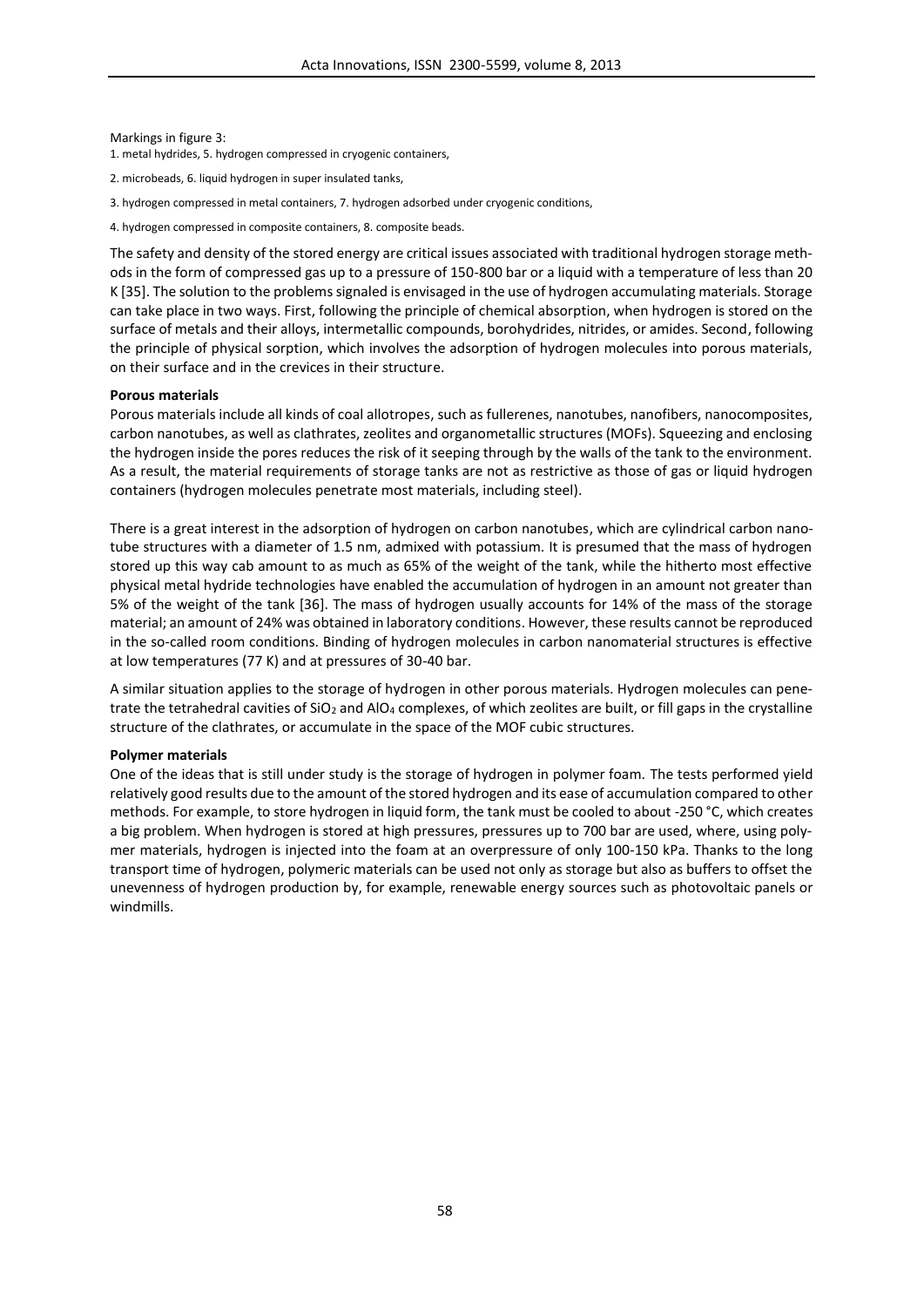Based on the experiments performed in works [37] and [38], the possibilities of hydrogen storage using polymeric materials have been determined. First, the sample's hydrogen transport time was examined. For this purpose, a polystyrene sample with a porosity of 97% and an estimated porosity of 250 microns and walls with a thickness of 2.5 microns was used. The sample had parallel channels for pumping and receiving hydrogen with diameters of 0.5 mm and 12 cm in length. Their distance was 3 cm. On the outside, the sample was covered with 50 micron gas-tight aluminum foil. Hydrogen in gas form was pumped into the inlet at an overpressure of 150 kPa. After 350 minutes, the steady state was reached and the pumping process was stopped shortly after. The measured parameters are shown in figure 4.



Fig. 4. Transport of hydrogen via polystyrene foam - pumping pressure (up), accumulated volume (down) *Source: own study based on [37]*

In the second part of the experiment, the capacity of the sample was examined. To this end, the channels were connected in parallel and hydrogen was pumped into both. The pumping pressure was set at 100 kPa until equilibrium was reached. It was investigated that after one hour, nearly 100 ml of hydrogen seeped out from one channel. Each channel served as an outlet for a 3.5 cm diameter foam cylinder. The measurement results for this experiment are shown in Figure 5.



Fig. 5. Release of hydrogen from a single channel, 10 cm in length and 0.5 mm in diameter *Source: own study based on [37]*

The density of hydrogen storage in the polymer foam sample used in the experiment is very good compared to other storage methods. For example, after a simple preparation, activated carbon may store hydrogen with a mass of 1% of the carbon sample mass at a pressure of 10 MPa. When using polymer foam, the same result is achieved at as little as 350 kPa. It is also evident from experiments that in polymeric foams, a clear delay in the recovery of hydrogen with respect to the filling of the sample is apparent. In everyday use, it can therefore serve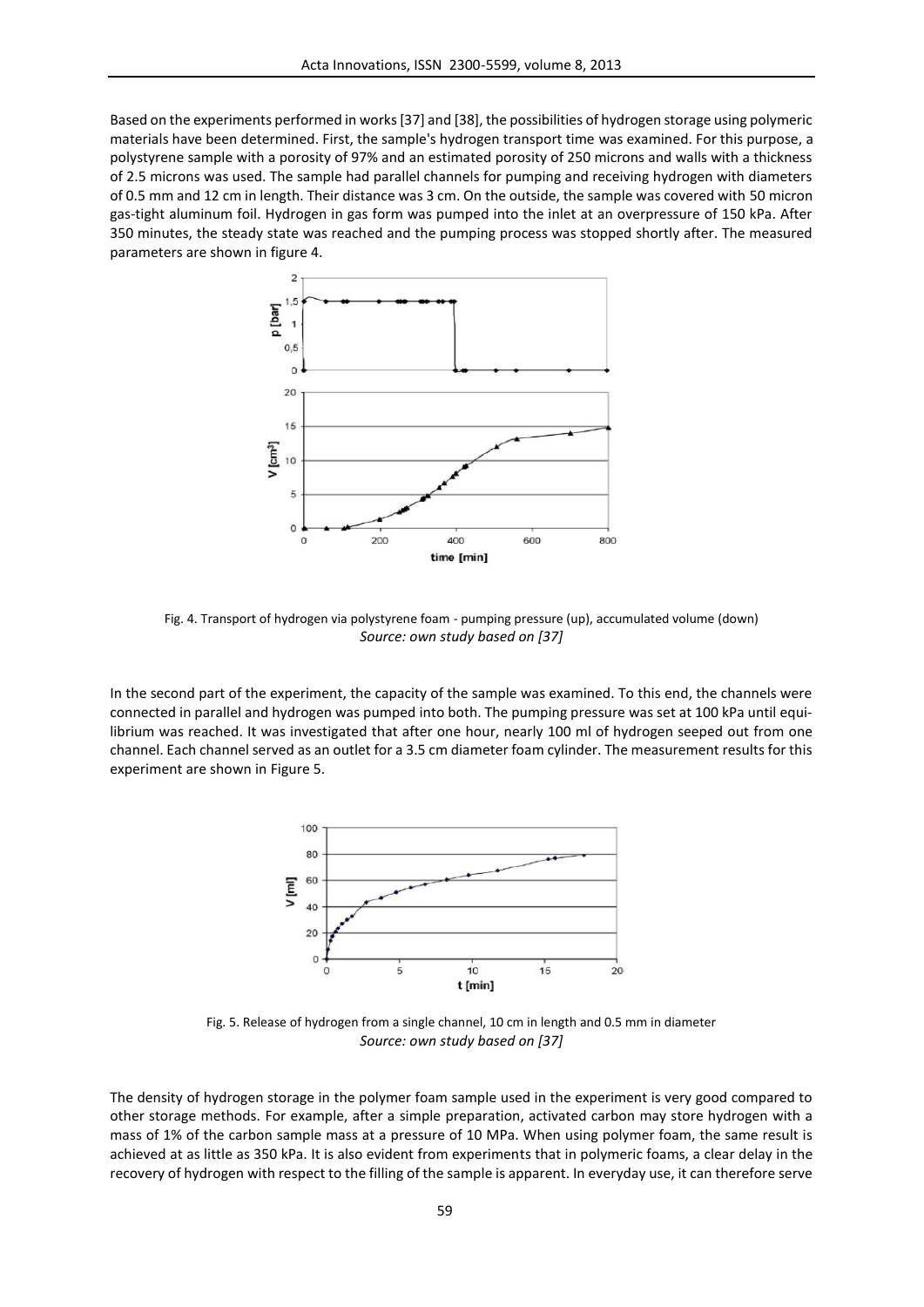as a buffer or offsetting storage so that hydrogen can be received at a constant speed, despite its unstable production. This way, it will be possible to neutralize the problem of high peak and low nightly energy demand in the future.

## **Hydrogen in transport**

Because of the hydrogen properties, it is impossible to use existing transmission installations for liquid and gaseous fuels in Poland. This gas has a high propensity to explode. In addition, hydrogen molecules, which are significantly smaller than all other substances on Earth, penetrate through construction materials [39]. Transmission of hydrogen from the manufacturer to the user requires the design and construction of completely new installations, which is a technical and financial challenge. The main problem of using hydrogen as a fuel in car transport is its storage. For a passenger car to drive 500 km at full load, the capacity of the liquid hydrogen tank would have to be almost three times larger, and hydrogen in gaseous form at 250 atmospheres would be about ten times larger than the traditional gas tank [40]. Large tank sizes entail an increase in investment, and it is worth pointing out that the materials from which hydrogen storage facilities are made are relatively expensive. Apart from the economic aspect, the mounting of large tanks in vehicles is technically unjustifiable. Considering the energy storage process, safety considerations should also be considered, as hydrogen forms an explosive mixture with air.

For a car to have a range of about 500 km, it should be able to store several kilograms of hydrogen. Currently, compressed gaseous hydrogen for use by welders is stored in cylinders that can store 40 liters of hydrogen at 150 atmospheres. This is about 0.6 kg of hydrogen. The use of such cylinders in cars is the simplest solution, but with some disadvantages. To allow a few kilograms of hydrogen to be refilled at one time, more cylinders or tanks that would be able to be filled with gas at significantly higher pressures would be needed. Another downside is the high consumption of energy in the gas compression process. If the gas was compressed to 600 atmospheres, half of the energy of the hydrogen transported in such conditions would have to be used for compression.

Another solution is to store hydrogen in cars in liquid form. In this case, the energy consumption of the process is also significant, as the gas needs to cool to a temperature of -253 °C and hydrogen should be maintained in the car at a temperature of -250 °C [41]. Two solutions are possible to maintain such a low temperature for the transported hydrogen: liquid nitrogen cooling or vacuum insulation. Hydrogen-absorbing materials such as specially activated carbon or metal hydrides can also be used as a method of storing hydrogen. These materials absorb hydrogen and release it at an appropriately higher temperature. The problem, however, is that these materials absorb only about 5% of hydrogen in relation to their mass, so filling 5 kg of hydrogen would require 50 kg of the material.

Car manufacturers interested in introducing hydrogen as a driving agent have formulated many demands for the implementation of the new fuel economy, i.a. safety of use and mechanical strength of the storage system, as well as:

- maximum storage tank capacity at the level of 200 l;
- **nass of the stored hydrogen at the level of 5-7 kg, allowing to drive 500-700 km;**
- ratio of the mass of the stored hydrogen to the mass of the storage material exceeding 10%;
- pressure and operating temperature of the storage below 25 bar, 80°C respectively;
- a small amount of heat released during storage (filling the tank) and delivered when the storage is discharged (emptying the tank);
- storage loading time (tank filling) not exceeding 5 minutes.

Current consumption of oil in Poland is 26.3 million tons per year [42], equivalent to 8.52 million tons of hydrogen. Obtaining such an amount of hydrogen through gasification of hard coal would require the consumption of 81 million tons of coal, and if the cheaper brown coal was used for this purpose, 102 million tons of coal would be required, with an assumption of a content of 75% of elemental carbon in the hard coal and 60% of elemental carbon in the brown coal, as well as assuming an efficiency of 63% for the gasification process. The use of such quantities of brown coal for hydrogen production would cause the country's resources to be exhausted after 30 years, and if hard coal was to be use for hydrogen production, its resources would have been exhausted within 116 years. Carbon dioxide emissions alone would increase by 120 million tons annually, or more than 34% of the total Polish emissions from 2011.

### **Conclusion**

Due to the rising prices of gasoline and diesel fuel and the growing trend of pro-ecological and pro-efficiency trends, the use of hydrogen as a source of energy seems to be only a matter of time. The potential of hydrogen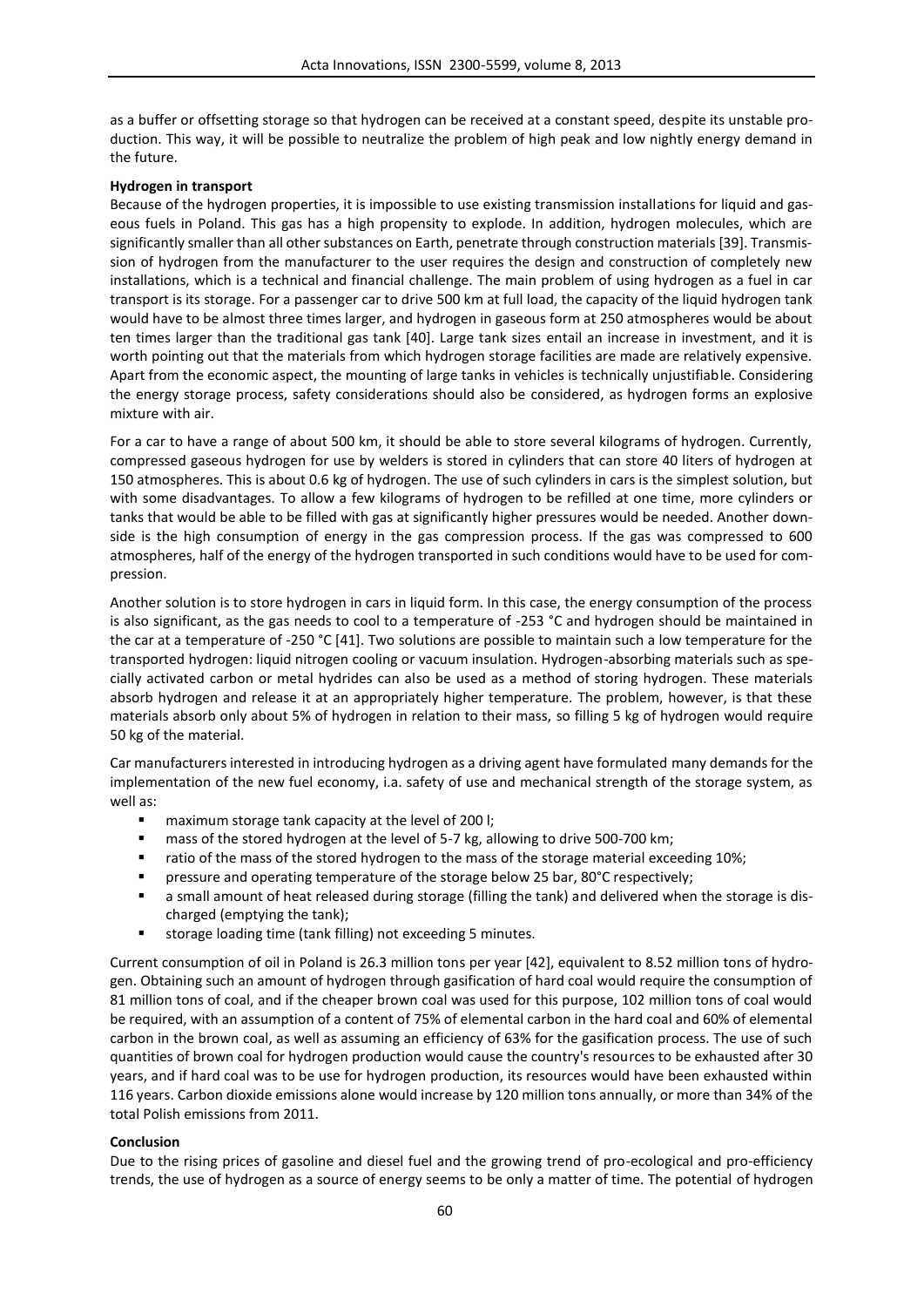production from fossil fuels, primarily from coal, is very large in Poland. This would, however, require halting the 20-year downturn trend in Polish coal mining, the implementation of new mining technologies and techniques, utilizing the difficult to mine coal deposits, as well as solving the environmental protection problems.

Hydrogen, the most common element in the universe, has long been hailed as the fuel of the future. In particular, the automotive industry pins its faith on it, treating it as a gold mine for rising petrol, diesel fuel and gas prices. However, the tremendous enthusiasm associated with the use of this energy carrier with a calorific value of 120 MJ/kg, unmatched in comparison to conventional fuels, is played down by the problems associated with its safe and efficient storage.

## **Bibliography**

- [1] Z. Jie, "Hydrogen economy," w: TsinghuaUniversitySeminar, Beijing, 2003. [Online]. http://web.econ.keio.ac.jp/staff/myamagu/seminar\_www/2003/PDFrejume/Hydrogen%20Economy\_Zhou%20Jie.pdf
- [2] G. Marban, T. Valdes-Solis, "Towards the hydrogen economy?," International Journal of Hydrogen Energy, nr 32, nr 12, ss. 1625–1637, 2007.
- [3] H. Abbas, W. M. A. Wan Daud, "Hydrogen production by methane decomposition: A review" International Journal of Hydrogen Energy, nr 35 (3), ss. 1160–1190, 2010.
- [4] P. P. Edwards, V. L. Kuznetsov, W. I. F. David, "Hydrogen energy," Phil. Trans. R. Soc. A, nr 365 (1853), ss. 1043-1056, 2007.
- [5] J. Lapszewicz, I. Campbell, B. G. Charlton, G. A. Foulds, "Partial oxidation of methane to syngas in different reactor types," w: Preprints of Papers, American Chemical Society, Division of Fuel Chemistry, nr 40, Anaheim, CA (United States), 1995, ss. 110-113.
- [6] J. Palarski, "Pozyskiwanie metodami niekonwencjonalnymi energii z pozabilansowych pokładów węgla z uwzględnieniem ograniczenia emisji CO2," Górnictwo i geologia, nr 1, 2010.
- [7] K. McHugh, S. Eisele, J. Nestell, "Hydrogen production methods," w: Conference papers MPRWP-0001, 2005.
- [8] V. Klouz et al., "Ethanol reforming for hydrogen production in a hybrid electric vehicle: process optimisation," Journal of Power Sources, nr 105 (1), ss. 26-34, 2002.
- [9] A. Terlecka, W. Budzianowski. (2012) Produkcja wodoru z biogazu w procesie oksy-reformingu: Analiza układu reakcji.
- [10] M. Piwocki et al., "Aktualizacja bazy zasobów złóż węgla brunatnego w Polsce," Centralne Archiwum Geologiczne Państwowego Instytutu Geologicznego, Warszawa, 2004.
- [11] Polskie Górnictwo Naftowe i Gazownictwo SA, "Strategia rozwoju PGNiG SA do 2015 roku. ," w: V Polski Kongres Naftowców i Gazowników, 2010.
- [12] M. Kaliski, M. Wojciechowski, A. Szurlej, "Analiza skuteczności wprowadzonego systemu wsparcia wytwarzania energii elektrycznej z metanu," Polityka Energetyczna, nr 15 (4), ss. 57-69, 2012.
- [13] R. Bartels, J. M. B. Pate, N. K. Olson, "An economic survey of hydrogen production from conventional and alternative energy sources," International Journal of Hydrogen energy, nr 35 (1), ss. 8371-8384, 2010.
- [14] D. Henderson, A. Taylor, "The US Department of Energy research and development programme on hydrogen production using nuclear energy," Int J Nucl Hydrogen Prod Appl, ss. 51-6, 2006.
- [15] N. Muradov, T. Veziroglu, "Green path from fossil-based to hydrogen economy: An overview of carbon neutral technologies," Int J of HydrogenEnergy, nr 33, ss. 6904-6839, 2008.
- [16] M. Lewis, A. Taylor, "High temperature thermochemical processes. DOE hydrogen program. Annual progress report," DOE, Washington, 2006.
- [17] US DOE. (2002) A technology road map for Generation IV nuclear reactor systems.
- [18] International Nuclear SocietiesCouncil. (2004) Nuclear production of hydrogen technologies and perspectives for global deployment. [Online]. http://www.ne.jp/asahi/mh/u/insc-hydrogen
- [19] E. Ryazantsev, A. Chabak, "Hydrogen Production, storage, and use at nuclear power plants," At Energy, nr 101, ss. 876-81, 2006.
- [20] M. Richards, A. Shenoy, K. Schultz, K. Brown, "H2-MHR conceptual designs based on the sulphur-iodine process and high temperature electrolysis," Int J Nucl Hydrogen Prod Appl, nr 1, ss. 36-50, 2006.
- [21] J. R. Bartels, M. B. Pate, N. K. Olson, "An economic survey of hydrogen production from conventional and alternative energy sources," International Journal of Hydrogen energy, nr 35 (16), ss. 8371-8384, 2010.
- [22] K. Schultz, "Use of the modular helium reactor for hydrogen production," w: World Nuclear Association Annual Symposium, London, 2003, ss. 1-11.
- [23] B. Percopo, "US nuclear power's time has come again," Power, 2008.